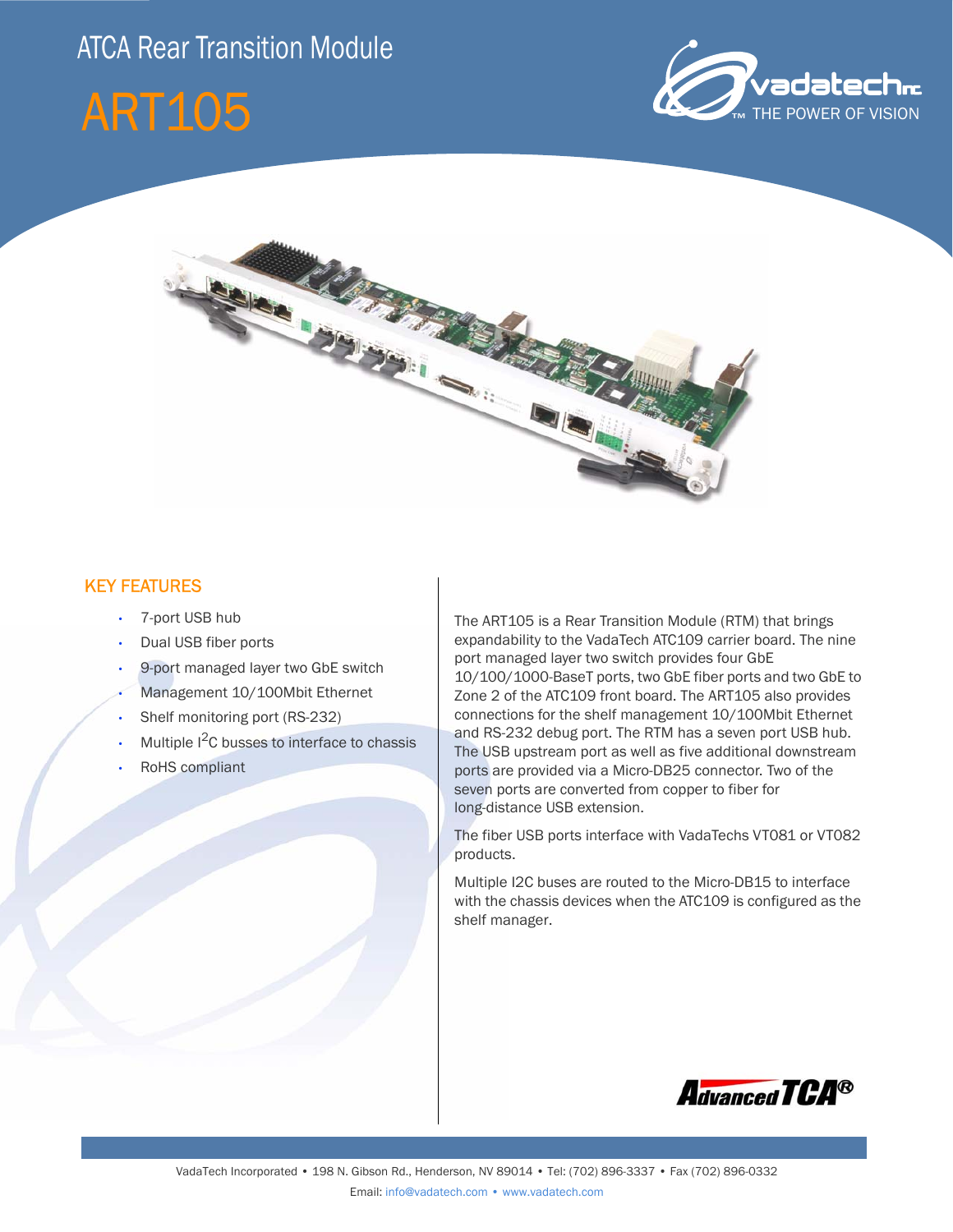## **SPECIFICATIONS**

| Architecture                |                                                                                                                     |                                                                                         |
|-----------------------------|---------------------------------------------------------------------------------------------------------------------|-----------------------------------------------------------------------------------------|
| Physical                    | <b>Dimensions</b>                                                                                                   | Width: 12.687in. (322.25 mm)                                                            |
|                             |                                                                                                                     | Depth: 3.701 in. (94.00 mm)                                                             |
| <b>Type</b>                 | <b>Rear Transition</b>                                                                                              | I/O Expansion                                                                           |
| <b>Configuration</b>        |                                                                                                                     |                                                                                         |
| Power                       | <b>ART105</b>                                                                                                       | 10W                                                                                     |
| Environmental               | Temperature                                                                                                         | Operating Temperature: 0° to 65° C (Air flow requirement is to be greater than 200 LFM) |
|                             |                                                                                                                     | Storage Temperature: -40° to +90° C                                                     |
|                             | Vibration                                                                                                           | 1G, 5-500Hz each axis                                                                   |
|                             | <b>Shock</b>                                                                                                        | 30Gs each axis                                                                          |
|                             | <b>Relative Humidity</b>                                                                                            | 5 to 95 percent, non-condensing                                                         |
| <b>Rear Panel</b>           | <b>Interface Connectors</b>                                                                                         | 25-Pin Micro D-Sub (USB upstream as well as five USB downstream ports)                  |
|                             |                                                                                                                     | Two USB fiber ports, LC style                                                           |
|                             |                                                                                                                     | Management 10/100 Ethernet RJ-45 port                                                   |
|                             |                                                                                                                     | IPMI Serial RJ-45 port                                                                  |
|                             |                                                                                                                     | Two 1000-Base SX Ethernet (option for LX), LC style                                     |
|                             |                                                                                                                     | Four 10/100/1000 Base-TX Ethernet                                                       |
|                             |                                                                                                                     | Micro-DB15 with multiple I2C busses for chassis management                              |
|                             | <b>LEDs</b>                                                                                                         | Link and Activity                                                                       |
|                             |                                                                                                                     | PCIe Lane Good                                                                          |
| <b>Software Support</b>     | <b>Operating Systems</b>                                                                                            | Linux, Windows, Solaris and VxWorks                                                     |
| <b>Other</b>                |                                                                                                                     |                                                                                         |
| <b>MTBF</b>                 | MIL Spec 217-F > 185,000 Hrs.                                                                                       |                                                                                         |
| <b>Certifications</b>       | Designed to meet FCC, CE and UL certifications where applicable                                                     |                                                                                         |
| <b>Standards</b>            | VadaTech is certified to both the ISO9001:2000 and AS9100B:2004 standards                                           |                                                                                         |
| Compliance                  | <b>RoHS and NEBS</b>                                                                                                |                                                                                         |
| Warranty                    | Two $(2)$ years                                                                                                     |                                                                                         |
| <b>Trademarks and Logos</b> | The VadaTech logo is a registered trademark of VadaTech, Inc. Other registered trademarks are the property of their |                                                                                         |
|                             | respective owners. AdvancedTCA™ and the AdvancedMC™ logo are trademarks of the PCI Industrial Computers             |                                                                                         |
|                             | Manufacturers Group. All rights reserved. Specification subject to change without notice.                           |                                                                                         |
|                             |                                                                                                                     |                                                                                         |